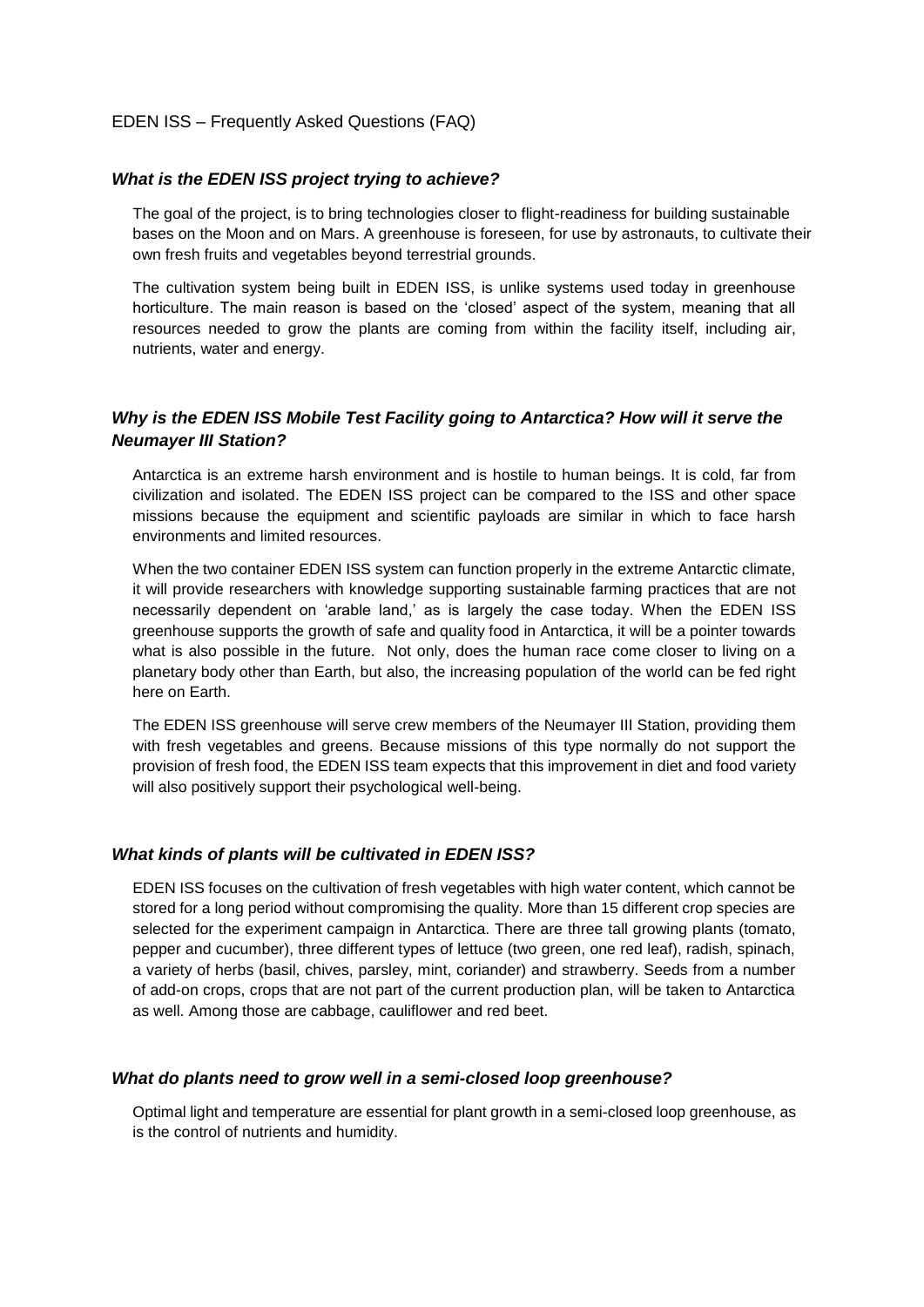Light is the primary requirement of plants and is essential for the photosynthesis process, in which plants use light energy and CO2 to make sugar, the building material for plant growth and fruit production. Light must be uniformly distributed over the plants, so that all plants grow equally.

A temperature between 20-25°C is ideal for supporting plant physiological processes like photosynthesis, enzymatic processes, water transport and transpiration. Heat in a semi-closed loop system is generated mostly by the light source.

In a semi-closed greenhouse, it is important to monitor and control humidity. Plants transpire large amounts of water, as they absorb light and heat from the atmosphere. When possible, reclaimed water should be recycled to conserve the (often) limited amount of water within the system.

A nutrient solution is of utmost importance. Its distribution must be finely balanced to minimize recycling of excessive applications.

### *How will the plants be cared for?*

Plants are grown in trays, fixed in a covering on the surface of the trays. The root systems of the plants are exposed under the tray.

An aeroponic system is used to supply plants with essential nutrients, using a spray system of application directly at the roots. Excessive nutrient solution is drained for re-use.

Grow trays are stored as shelves in the semi-closed greenhouse, under a light source of LEDs. The LEDs provide a mixture of light colors essential for plant growth. Temperature is controlled and based on a day/night regime, with a slightly higher day temperature.

In Antarctica, the plants will be cared for by a crew member. For extraterrestrial applications however, a big component of operations, is the control of scientific payloads in space, directly from Earth. When processes are well-designed, when all tasks are defined and assigned to a responsible party, when procedures are in place, and the right tools are available, many missions can be carried out from a great distance. Plant samples generated by the EDEN ISS project in Antarctica will be shipped to partner institutions in the European Union for research and analysis purposes.

### *Is the food that is grown in semi-closed loop systems safe to eat?*

Partners within the EDEN-ISS consortium, CNR and Limerick Institute of Technology, work to ensure that the food produced in the EDEN ISS project is of high organoleptic and nutritional quality and is safe to consume.

The microbial load (including E. Coli and Salmonella) of different plants and surfaces within the greenhouse will be monitored. Using an *electronic Nose* (E-Nose), based on Metal-Oxide-Semiconductor(MOS) Sensor-Technology, measurements will be made accessing the health of the system. If contamination is discovered, a decontamination agent will be applied to the greenhouse as a countermeasure, by a process of micro-fogging (droplet size approx. 2-5  $\mu$ m).